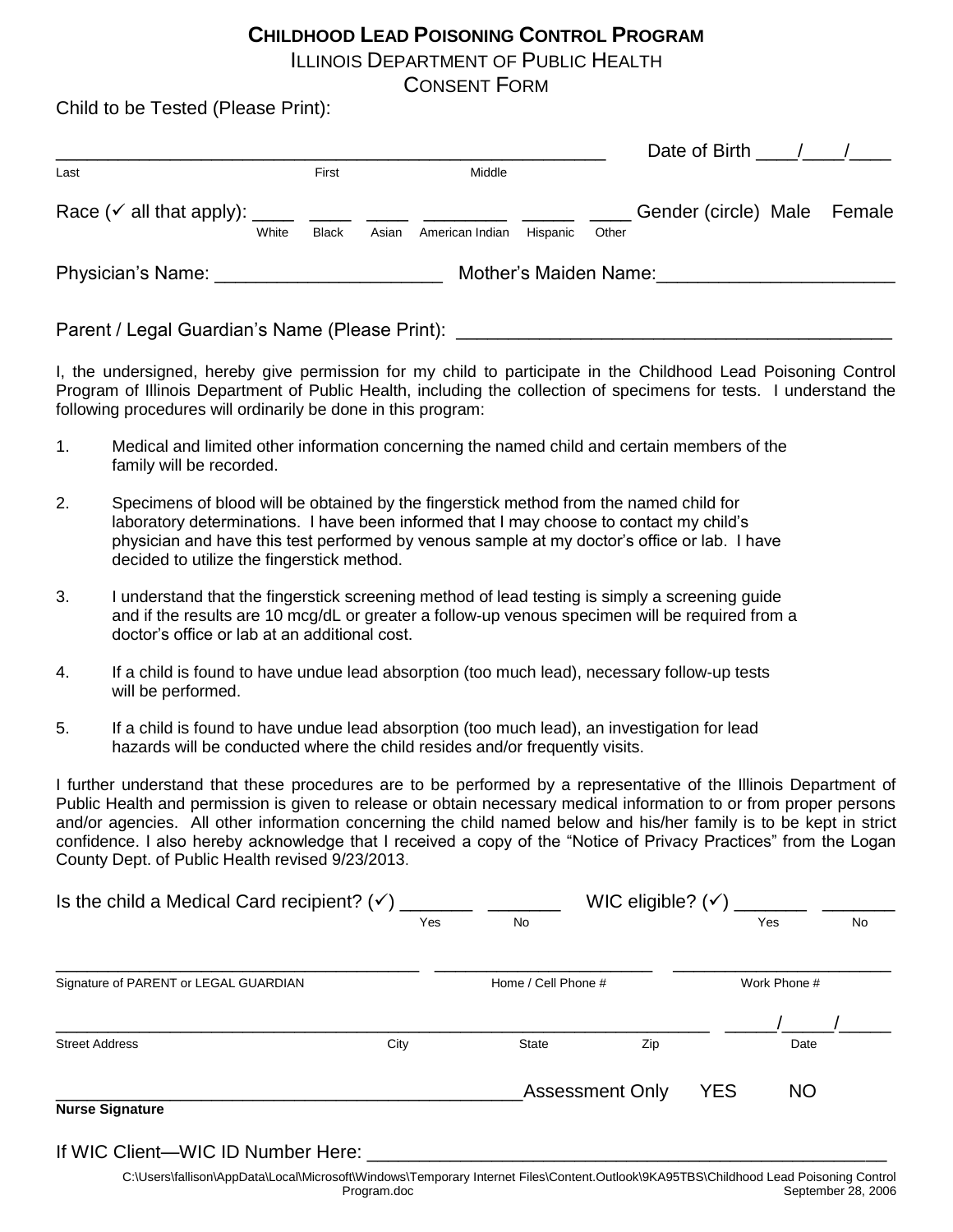# **ILLINOIS DEPARTMENT OF PUBLIC HEALTH CHILDHOOD LEAD RISK ASSESSMENT QUESTIONNAIRE**

#### **ALL CHILDREN 6 MONTHS THROUGH 6 YEARS MUST BE ASSESSED FOR LEAD POISONING.**

|                           | (410 ILCS 45/6.2)                                                                                                                                                                                                                                                                                                                         |            |           |                   |  |
|---------------------------|-------------------------------------------------------------------------------------------------------------------------------------------------------------------------------------------------------------------------------------------------------------------------------------------------------------------------------------------|------------|-----------|-------------------|--|
|                           | <b>Child's Name:</b>                                                                                                                                                                                                                                                                                                                      |            |           |                   |  |
|                           | <b>Child's Birth Date:</b><br><b>Child's Zip Code</b><br><b>Child's Age:</b>                                                                                                                                                                                                                                                              |            |           |                   |  |
|                           | Respond to the following questions by circling the appropriate answer.<br><b>RESPONSE</b>                                                                                                                                                                                                                                                 |            |           |                   |  |
| 1.                        | Is this child eligible for or enrolled in Medicaid, Early Head Start, Head<br>Start, KidCare, All Kids, or WIC?                                                                                                                                                                                                                           | <b>Yes</b> | No        | Don't Know        |  |
| 2.                        | Does this child have a sibling with a blood lead level of 10 mcg/dL or<br>higher?                                                                                                                                                                                                                                                         | Yes        | No        | <b>Don't Know</b> |  |
| 3.                        | Does this child live in or regularly visit a home that was built before 1978?                                                                                                                                                                                                                                                             | <b>Yes</b> | No        | Don't Know        |  |
| 4.                        | In the past one year, has this child been exposed to repairs, repainting, or<br>renovation of a home built before 1978?                                                                                                                                                                                                                   | <b>Yes</b> | <b>No</b> | Don't Know        |  |
| 5.                        | Is this child a refugee or an adoptee from a foreign country?                                                                                                                                                                                                                                                                             | <b>Yes</b> | <b>No</b> | <b>Don't Know</b> |  |
| 6.                        | Has this child ever been to Mexico, Central or South America, Asian<br>countries (i.e. China or India), or any country where exposure to lead from<br>certain items could have occurred (for example: cosmetics, home<br>remedies, folk medicines, or glazed pottery)?                                                                    | <b>Yes</b> | <b>No</b> | Don't Know        |  |
| 7.                        | Does this child live with someone who has a job or a hobby that may<br>involve lead (for example: jewelry making, building renovation or repair,<br>bridge construction, plumbing, furniture refinishing, or work with<br>automobile batteries or radiators, lead solder, leaded glass, lead shots,<br>bullets, or lead fishing sinkers)? | <b>Yes</b> | <b>No</b> | <b>Don't Know</b> |  |
| 8.                        | At any time, has this child lived near a factory where lead is used (for<br>example: a lead smelter or a paint factory)?                                                                                                                                                                                                                  | <b>Yes</b> | No        | <b>Don't Know</b> |  |
| <b>Nurse to complete:</b> |                                                                                                                                                                                                                                                                                                                                           |            |           |                   |  |
| 9.                        | Does this child reside in a high-risk ZIP code area?                                                                                                                                                                                                                                                                                      | Yes        | <b>No</b> | Don't Know        |  |

#### **A blood test should be performed on children:**

- with any"Yes" or "Don't Know" response
	- **I** living in a high-risk ZIP code area

All Medicaid-eligible children should have a blood lead test at 12 months of age and at 24 months of age. If a Medicaideligible child between 36 months and 72 months of age has not been previously tested, a blood lead test should be performed.

If there is any "Yes" and "Don't Know" response; **and**

- there has been no change in the child's living conditions; **and**
- the child has proof of two consecutive blood test results (documented below) that are each less than 10 mcg/dl (with one test at age 2 or older), a blood lead test is not needed at this time.

Test 1: Blood Lead Result \_\_\_\_mcg/dL Date \_\_\_/\_\_\_/ \_\_\_ Test 2: Blood Lead Result \_\_\_mcg/dL Date \_\_\_/\_\_\_/\_\_

If responses to all questions are "NO," re-evaluate at every well child visit or more often if deemed necessary.

**SIGNATURE OF DOCTOR/NURSE** 

| <b>SIGNA</b><br>THPF<br>$\mathbf{m}$ |  |
|--------------------------------------|--|

Illinois Department of Public Health (800) 545-2200 or (217) 782-0403 TTY (hearing impaired use only) (800) 547-0466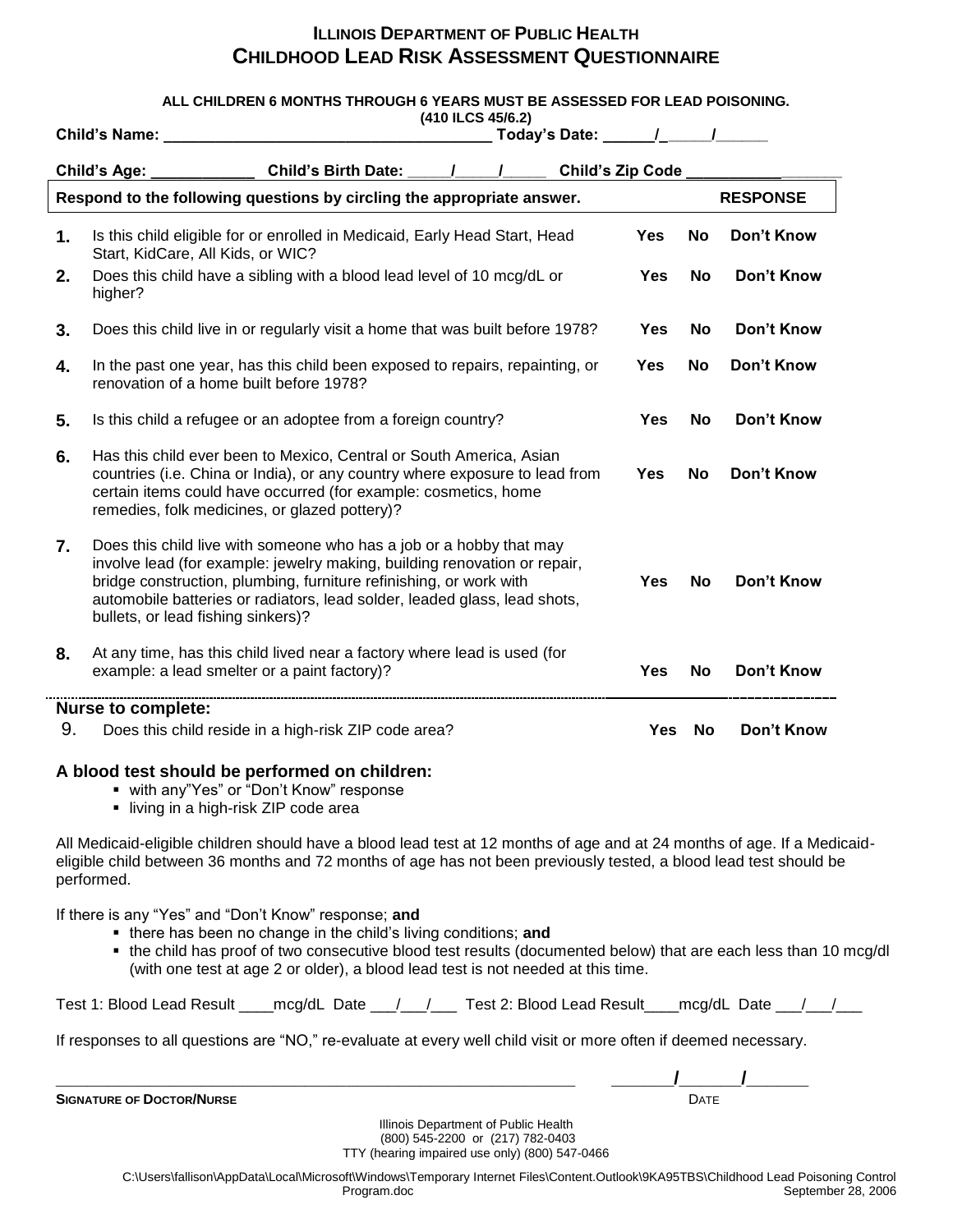# **BLOOD LEAD SCREENING**

had a blood lead screening / lead risk assessment on (Child's Name) \_\_\_\_\_\_/\_\_\_\_\_\_/\_\_\_\_\_\_. The result will be recorded with the child's immunization record (Date)

which is on file at Logan County Health Department.

 $\overline{\phantom{a}}$  , and the contract of the contract of the contract of the contract of the contract of the contract of the contract of the contract of the contract of the contract of the contract of the contract of the contrac

**(SIGNATURE OF REGISTERED NURSE)**